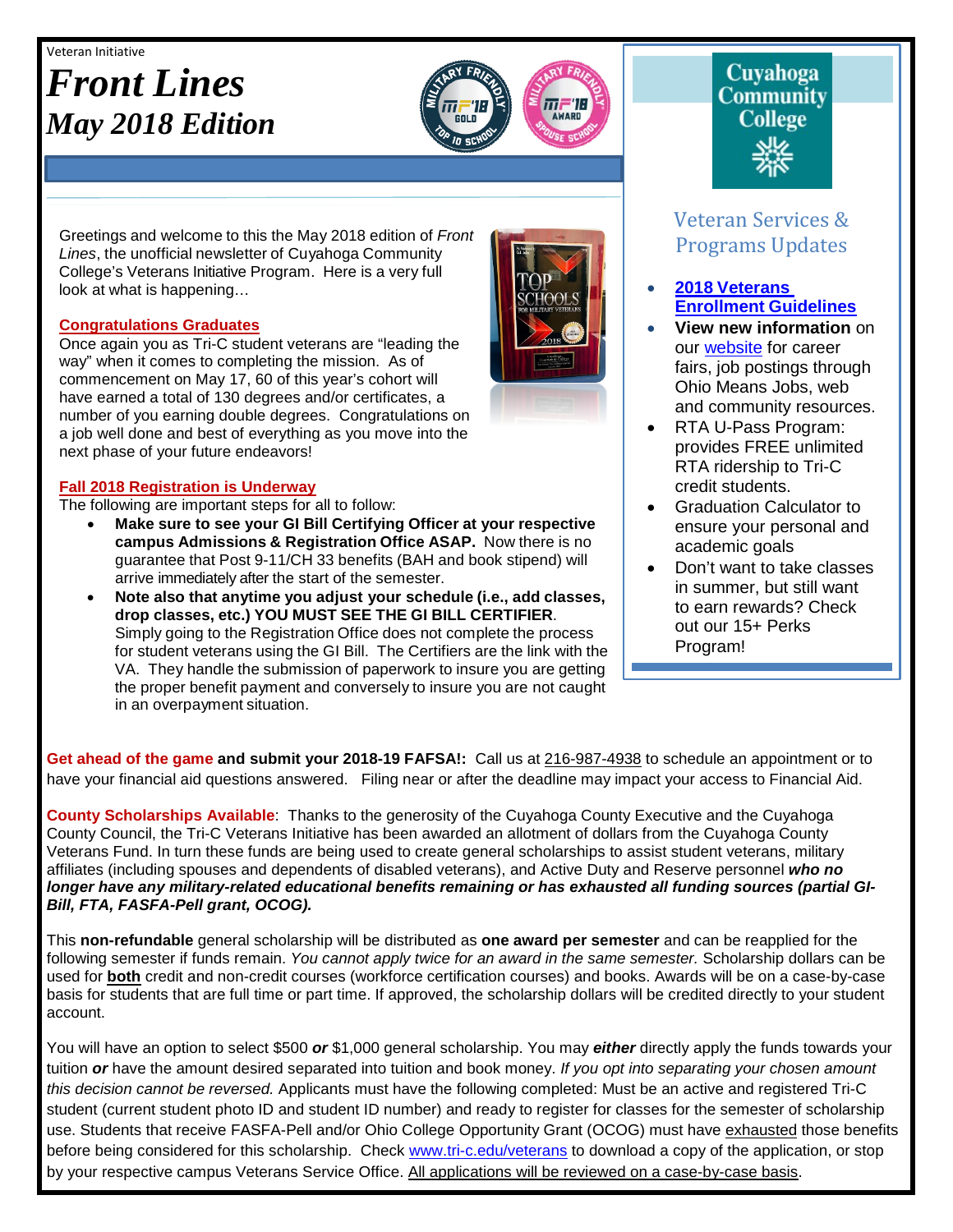**Veteran Campus Support Teams at the Ready:** An important reminder to all that the Cuyahoga Community College Veteran's Initiative has been organized in an effort to provide a broader range of services to you. Part of that reorganization has been the development of Veteran Campus Support Teams. The Veteran Campus Support Teams are comprised of specialists from key departments which data tracking has shown are those departments in which veterans require services.

Those departments include:

- GI Bill Certification
- **Counseling** 
	- Financial Aid
- **Recruiting**
- ACCESS (disability Enrollment
- Services)
- Key Career Transition Centers
- Veterans Education Access Program

As noted, the documented experience of the Veterans Initiative has shown that these are the major areas of inquiry from our student veterans. A complete list of your respective Campus Veteran Support Team members is found on the Veterans' website at: [www.tri-c.edu/veterans](http://www.tri-c.edu/veterans)

**Veterans Education Access Program – At the Ready:** The Veterans Education Access Program (VEAP) at Tri-C provides FREE comprehensive support services to eligible veterans who need additional help in Math, English and Science to complete their first degree. If you are enrolled or have been placed in a remedial Math or English course and are in need of additional help in these areas, please call the VEAP main office at 216-987-4938 to schedule an appointment with our Student Advisor. Classes begin soon, so do not delay!

### **VEAP Schedule**

| <b>Date</b>                           | <b>Description</b>                                                                                                              |
|---------------------------------------|---------------------------------------------------------------------------------------------------------------------------------|
| May 09<br>1:00 PM-3:00 PM             | <b>VEAP Workshop: Staying Engaged during Summer</b>                                                                             |
| May 15<br>2:00 PM-4:00 PM             | <b>VEAP Pinning Ceremony</b>                                                                                                    |
| May 25<br>$12:00 - 12:30$ PM          | <b>Planting of the Poppies at Western Campus</b>                                                                                |
| <b>May 29</b><br>10:00 AM-3:45 PM     | <b>Summer I Weekday Session Begins</b><br>Tell your friends and family to sign up!                                              |
| <b>June 2</b><br>9:00 AM-1:30 PM      | <b>Summer I Saturday Session Begins</b>                                                                                         |
| <b>June 6</b><br>$1:00$ PM $-3:00$ PM | <b>VEAP Workshop</b><br>Pay it Forward to Yourself and Others                                                                   |
| <b>June 8</b><br>10:00 AM-1:00 PM     | <b>Re-entry Fair</b><br>Employers and community agencies will provide assistance<br>to people with legal barriers to employment |
| June 27-July 1                        | <b>Traveling Wall: Tri-C Western Campus</b>                                                                                     |
| Open 24 hours                         | This 80% scale version of the Vietnam Memorial Wall will<br>be stationed and lit at Tri-C's Western Campus.                     |
| July 10<br>10:00 AM-3:45 PM           | <b>Summer II Weekday Session Begins</b>                                                                                         |
| July 14<br>$9:00 AM - 1:30 PM$        | <b>Summer II Saturday Session Begins</b>                                                                                        |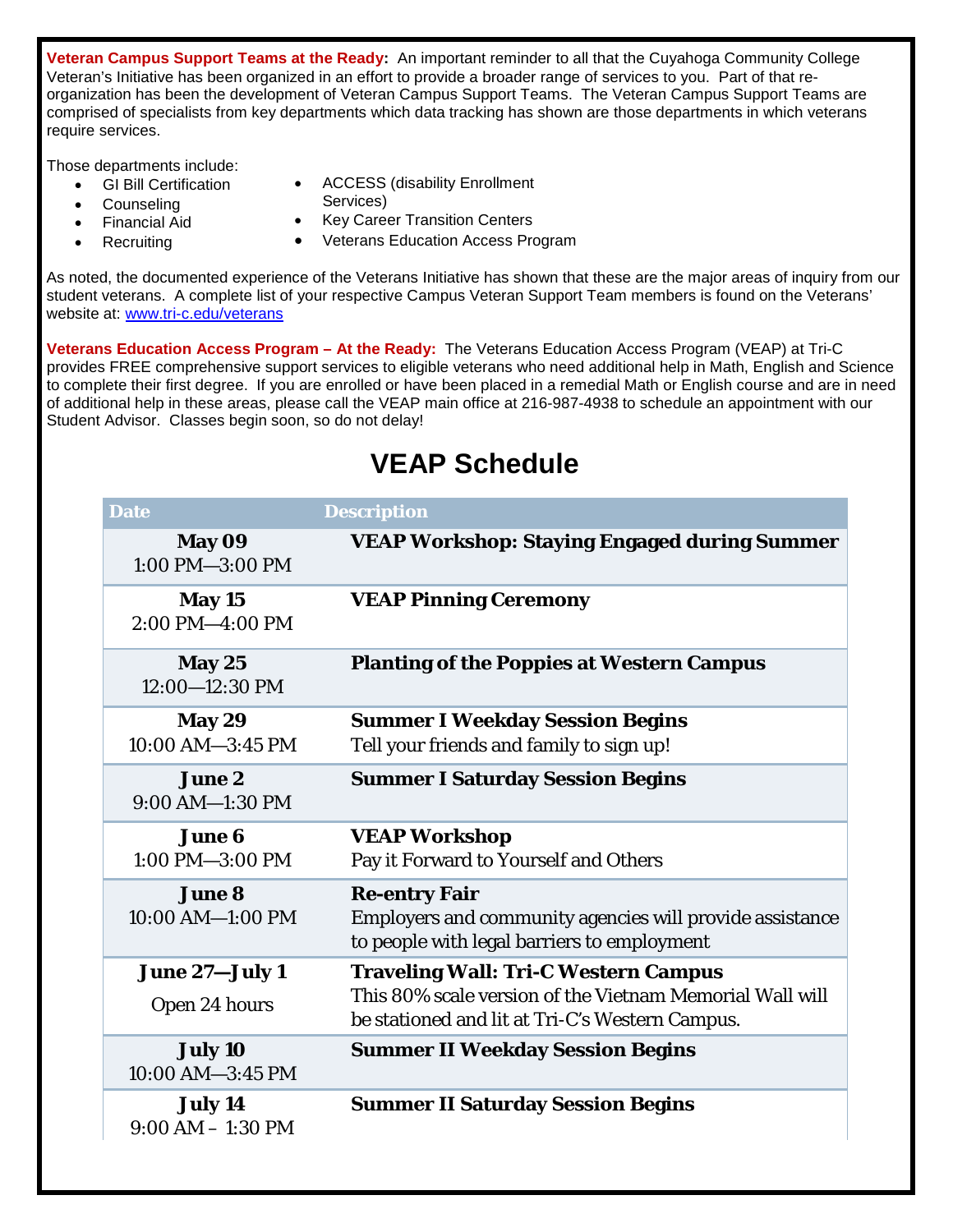### **Employment Opportunities / Links**

**[Department of Veterans Affairs Link with the VA on Facebook](https://www.facebook.com/VeteransAffairs/)**

#### **[City of Cleveland](http://www.city.cleveland.oh.us/CityofCleveland/Home/Community/CareerCenter)**

**Veteran Job Search Assistance: If you know a Veteran or Military Spouse who could benefit from FREE, UNLIMITED job search coaching, please have them visit [www.gunnyret.com](http://www.gunnyret.com/) to schedule a "First Call".**

**[Ohio National Guard Employment Enhancement Support:](https://drive.google.com/file/d/0B6KQApfHm1pGbnByRGlTNEhyUlU/view?usp=sharing)** 

**[VA JOBS Home](http://www.va.gov/jobs/)**

**[Ohio.gov](http://agency.governmentjobs.com/ohio/default.cfm?clearSearch=1)**

**[USAJobs](https://www.usajobs.gov/)**

**[Veterans MilitaryJobs.com](http://www.military.com/veteran-jobs)**

**[Ohio Federal Government Jobs](http://federalgovernmentjobs.us/job-location/ohiooh.htm)**

#### **Unsure of a career path? [Check out Career Coach](https://tri-c.emsicc.com/)**

Create an Account, discover your interests, potential career stats, and career scopes in your local area that are adjacent degree paths with Tri-C programs. Make sure to check out the MOS option to see what your military skills transfer to in our programs.

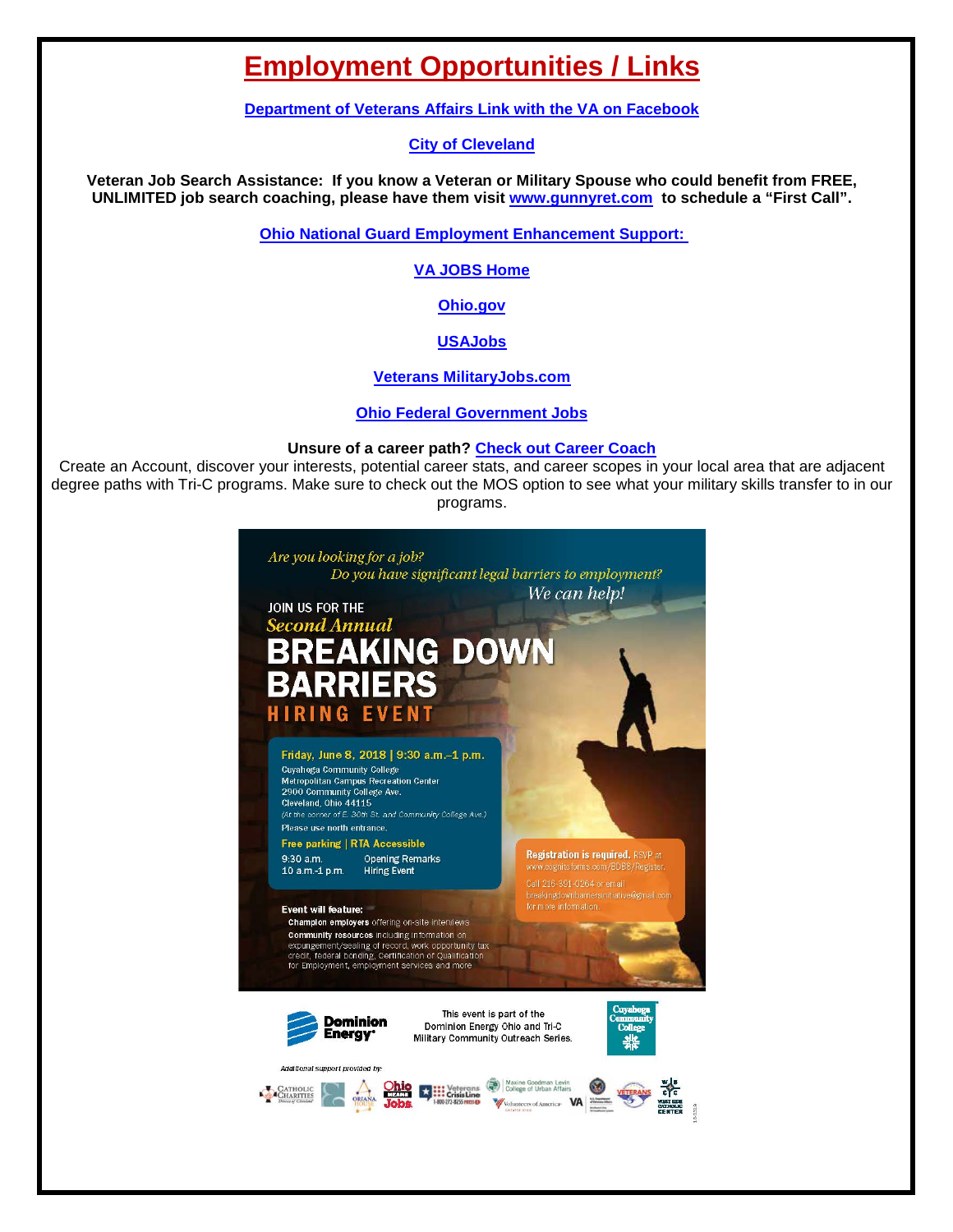### **Applying for Benefits**

First-time users of educational benefits must complete the 22-1990 form at www.vets.gov/education/apply/.

The VONAPP system (old 22-1990 site) still contains other important forms such as compensation, pension, vocational rehabilitation, employment, burial benefits, change in place/training and dependent application for VA benefits.

Do not use forms 22-1990N or 22-1990E to apply for Post 9/11 GI Bill, CH30 or CH1606. The 22-1990N is for National Call to Service only. The 22-1990E is for family members to use transferred benefits.

#### **CONTACTS:**

**VA Regional Office** (St. Louis, MO) 1-888-GIBILL-1  $(1-888-442-4551)$ 

**Direct Deposit Center** 1-877-838-2778

**Enrollment Certification** 1-877-823-2378

### **Military Transcripts**

Be sure to have your transcripts evaluated to determine if you can receive academic credit for your military training. The process can take up to four weeks, so keep an eye on your Tri-C email for notification that your transcripts have been evaluated. A counselor and program manager will advise you on how credits can be applied to your specific degree. The primary contact for military transcripts is Chris Dorsten at 216-987-3664 or chris.dorsten@tri-c.edu.

#### **Joint Services Transcript (JST):**

Order your free official transcripts and review unofficial transcripts and summaries of equivalent credits. Register at https://jst.doded.mil.

#### **Air Force veteran?**

Check out Air University at www.airuniversity.af.mil/Barnes /CCAF/ to review various options for ordering your transcripts.

### **Which Veterans Education Benefit Should I Use?**

#### **DEPENDENT**

- $\rightarrow$  Chapter 33: Post  $9/11$  GI Bill
- **Chapter 35: Dependents Educational Assistance**

#### **VETERAN**

- **Chapter 30: Montgomery GI Bill (exhaust, then** switch to Chapter 33)
- **Chapter 31: Voc Rehab (Service-Connected Rehability)**
- → Chapter 33: Post 9/11 GI Bill (cannot switch after applying)

PLEASE NOTE: The U.S. Department of Veterans Affairs determines eligibility for veterans education benefits.

#### **STILL SERVING?**

#### **ACTIVE DUTY**

**Tuition Assistance** 

#### **RESERVIST OR NATIONAL GUARD**

#### **Deployment**

- **ONGSP: NG only** (exhaust, then switch to Chapter 33)
- **Chapter 33: Post** 9/11 GI Bill (cannot switch after applying)
- **Chapter 1607: REAP\***

#### **No Deployment**

- ONGSP: NG only (Montgomery GI Bill for Selected Reserves)
- $\sim$  Chapter 1606

**Tultion Assistance** 

**→ Tuition Assistance** 

\*REAP has been terminated for all applicants, with complete termination expected in November 2019.

Disclaimer: This is a visual aid and not an exhaustive explanation of benefits; nor does it include every possible scenario of benefits eligibility.

 $\overline{\phantom{a}}$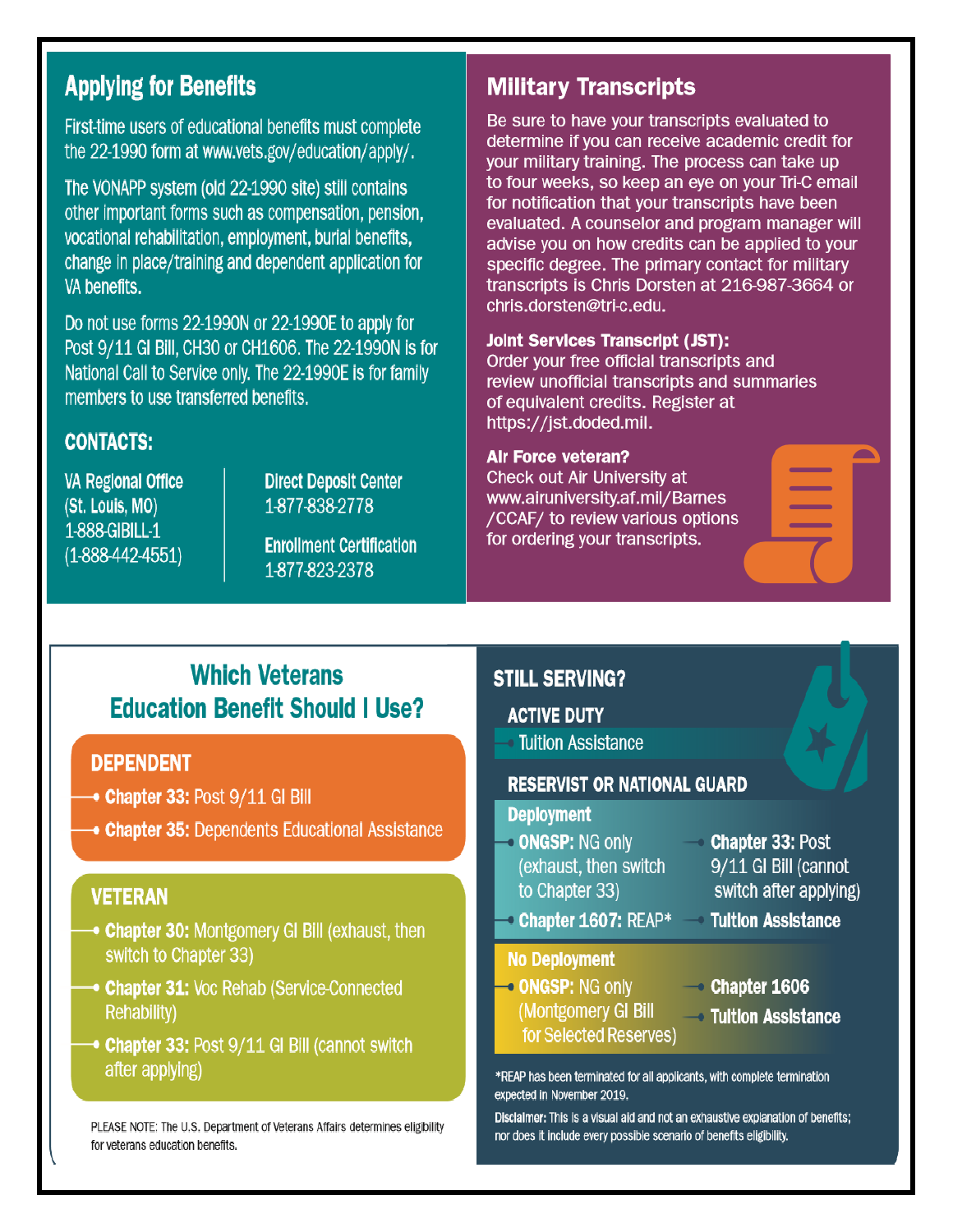# Education Benefits Deadlines & Reminders

#### **Ohio National Guard Scholarship Program Application Deadlines:**

November 1<sup>st</sup> for Spring Semester

April 1st for Summer Semester

July 1st for Fall Semester

CAC ONLY Access Scholarship letter changes to another school? NOBE issue? [see link](http://www.tri-c.edu/veterans/documents/ohio-national-guard-information.pdf) for NG contacts

**GI Bill Semester Certification Form Submission Dates**: Need to be submitted in advance to the academic start date of intent (typically 30 prior window).

**[GI Bill Semester Certification Form](http://www.tri-c.edu/veterans/documents/gi-bill-semester-form-responsiblities-2017.pdf)**

**Transferring benefits to another school? [VA Form 22-1995](http://www.tri-c.edu/veterans/documents/vba-22-1995-are.pdf)**

 **But I am a dependent? [VA Form 22-5495](http://www.tri-c.edu/veterans/documents/vba-22-5495-are.pdf)**

Make sure you turn these in to your certifier to report changes in class schedule, major, transferring from one school to another so you are certified correctly.

#### **Special Event**



### We remember the fallen.

**Cuyahoga Community** College (Tri-C<sup>®</sup>) is committed to veterans.

welcomed home at Tri-C

SAVE THE DATE Tri-C's Annual Memorial Day Remembrance Event May 25, 2018 Western Campus 11000 Pleasant Valley Road Parma, OH

Dominion

This event is part of the Dominion Energy Ohio and Tri-C Military Community Outreach Series.



tri-c.edu/veterans 216-987-3193